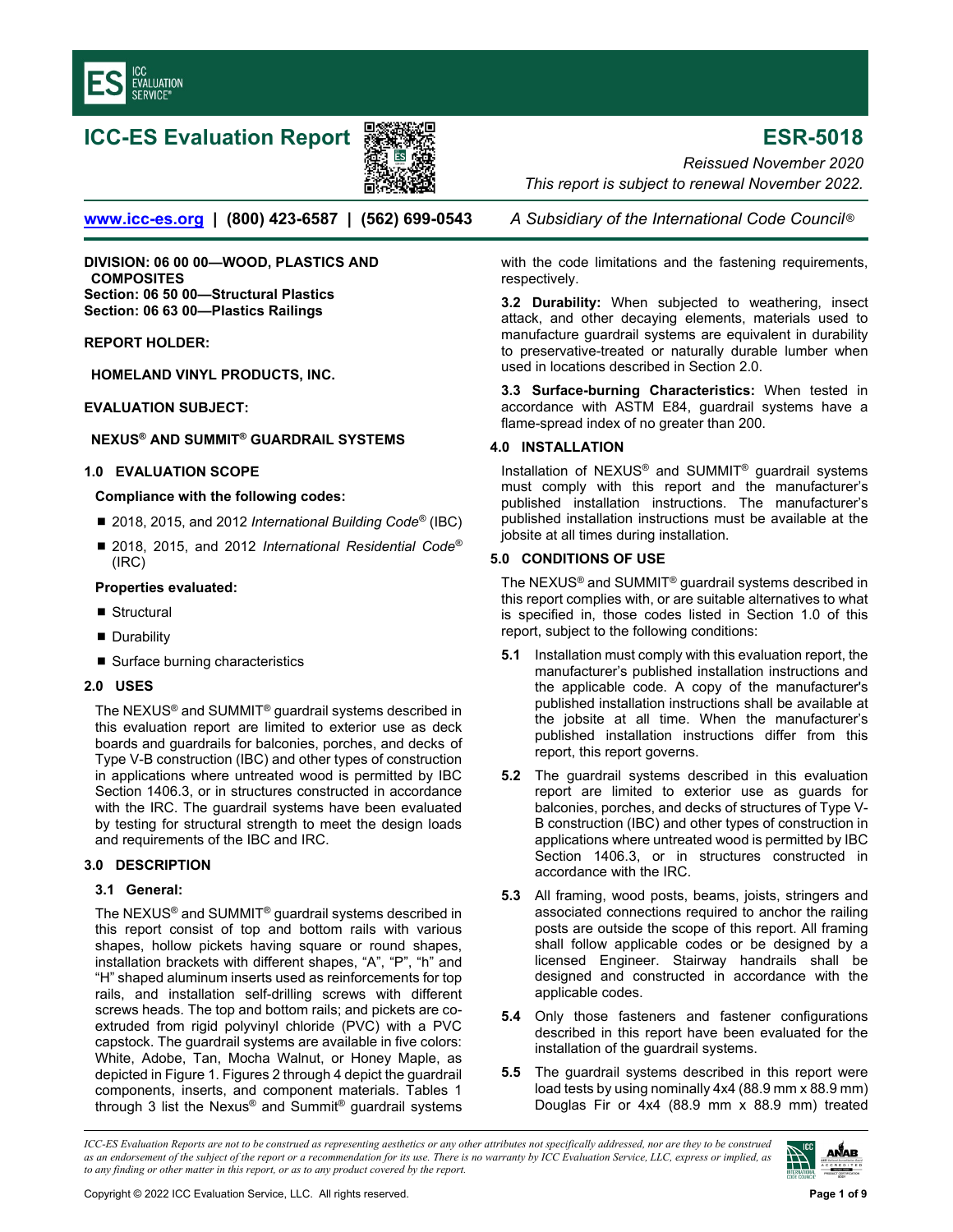Southern Pine posts. Where other lumber species are utilized, the fastener capacity shall be verified by the code official or a registered design professional, as applicable.

- **5.6** The guardrails systems described in this report have been evaluated to the design rating and requirements of Table 1 of this report.
- **5.7** The guardrails systems are manufactured at Homeland Vinyl Products, Inc.' manufacturing facilities located in Birmingham, Alabama and Surgoinsville, Tennessee under an approved quality control program with inspections by ICC-ES.

# **6.0 EVIDENCE SUBMITTED**

Data in accordance with the ICC-ES Acceptance Criteria for Deck Board Span Ratings and Guardrail Systems (Guards and Handrails) (AC174), dated January 2012 (editorially revised April 2021).

# **7.0 IDENTIFICATION**

- **7.1** The NEXUS® and SUMMIT® guardrail systems described in this report are identified on each package by a stamp bearing the report holder's name (Homeland Vinyl Products, Inc.); the product name; the allowable span, the date of manufacture; and the ICC-ES evaluation report number (ESR-5018).
- **7.2** The report holder's contact information is the following:

**HOMELAND VINYL PRODUCTS, INC. 3300 PINSON VALLEY PARKWAY BIRMINGHAM, ALABAMA 35217 (205) 314-2496 www.homelandvinyl.com engineering@homelandvinyl.com** 

| <b>GUARDRAIL SYSTEM</b>                                               | <b>INSERT</b>                                          | <b>MAXIMUM</b><br><b>SPAN</b><br>(ft.) | <b>MAXIMUM</b><br><b>HEIGHT</b><br>(in.) | <b>APPLICABLE</b><br><b>CODE</b> |
|-----------------------------------------------------------------------|--------------------------------------------------------|----------------------------------------|------------------------------------------|----------------------------------|
| Nexus® I T-Rail with Polymer Bracket                                  | Nexus <sup>®</sup> I T-Rail<br>Aluminum Insert         | 6<br>8                                 | 42                                       | IRC <sup>1,2</sup>               |
| Nexus <sup>®</sup> I T-Rail with Aluminum Brackets                    | Nexus <sup>®</sup> I T-Rail<br>Aluminum Insert         | 6<br>8                                 | 42                                       | $IRC^{1,2}$ & $IBC^3$            |
| Nexus® I T-Rail with Aluminum Brackets                                | Nexus <sup>®</sup> I T-Rail (10-ft)<br>Aluminum Insert | 10                                     | 42                                       | IRC <sup>1,2</sup>               |
| Nexus® I T-Rail with Polymer & PVC Brackets                           | Nexus <sup>®</sup> I T-Rail<br>Aluminum Insert         | 6<br>8                                 | 42                                       | $IRC^{1,2}$ & $IBC^3$            |
| Nexus <sup>®</sup> I T-Rail with Aluminum & PVC Brackets              | Nexus <sup>®</sup> I T-Rail<br>Aluminum Insert         | 6<br>8                                 | 42                                       | $IRC^{1,2}$ & $IBC^3$            |
| Nexus <sup>®</sup> II Contour with Polymer Brackets                   | Nexus <sup>®</sup> II "A" Insert                       | 6<br>8                                 | 42                                       | IRC <sup>1,2</sup>               |
| Nexus <sup>®</sup> II Contour with Aluminum Brackets                  | Nexus <sup>®</sup> II Contour<br>Insert                | 6 <sup>2</sup><br>8                    | 42                                       | $IRC^{1,2}$ & $IBC^3$            |
| Nexus <sup>®</sup> II Contour with Polymer & PVC Brackets             | Nexus <sup>®</sup> II Contour<br>Insert                | 6<br>8                                 | 42                                       | $IRC1,2$ & $IBC3$                |
| Nexus <sup>®</sup> II Contour with Aluminum & PVC Brackets            | Nexus <sup>®</sup> II Contour<br>Insert                | 6<br>8                                 | 42                                       | $IRC^{1,2}$ & $IBC^3$            |
| Nexus® 2 x 3-1/2" Rectangular Rail with PVC Brackets                  | Nexus® "H", "P"                                        | 6<br>8                                 | 42                                       | IRC <sup>1,2</sup>               |
| Nexus <sup>®</sup> Low-Profile Rectangular Rail with Polymer Brackets | Nexus <sup>®</sup> Low Profile                         | 6                                      | 42                                       | IRC <sup>1,2</sup>               |
|                                                                       |                                                        |                                        |                                          |                                  |

#### **TABLE 1—NEXUS® GUARDRAIL SYSYTEMS AND CODE LIMITATIONS4,5,6,7**

For **SI**: 1 in. = 25.4 mm and 1 ft. = 304.8 mm

<sup>1</sup> All guardrail systems have been tested at the maximum height noted in the above table, measuring from walking surface to top surface of top rail, and the maximum spans. A guardrail system less than 42 inches in height may be installed at the same tabulated maximum spans, as long as the local code requirements for guardrail heights are met.

<sup>2</sup> Applicable to One and Two-Family Dwellings in the IRC.

<sup>3</sup> Applicable to all Use Groups under the IBC.

<sup>4</sup> The top rail inserts for Nexus® I T-Rail are manufactured from 6005A-T61 aluminum alloy. See Figures starting on page 4 for profile details.

<sup>5</sup> The top rail inserts for Nexus® II are manufactured from 6005A-T61 aluminum alloy. See Figures starting on page 4 for profile details.

<sup>6</sup> The installation brackets for Nexus® guardrail systems are manufactured from either aluminum, polyethylene or PVC materials.

 $7$  The "P" or Inverted "h" aluminum inserts shall be oriented the long leg of the "P" or the Inverted "h" towards the walking surface.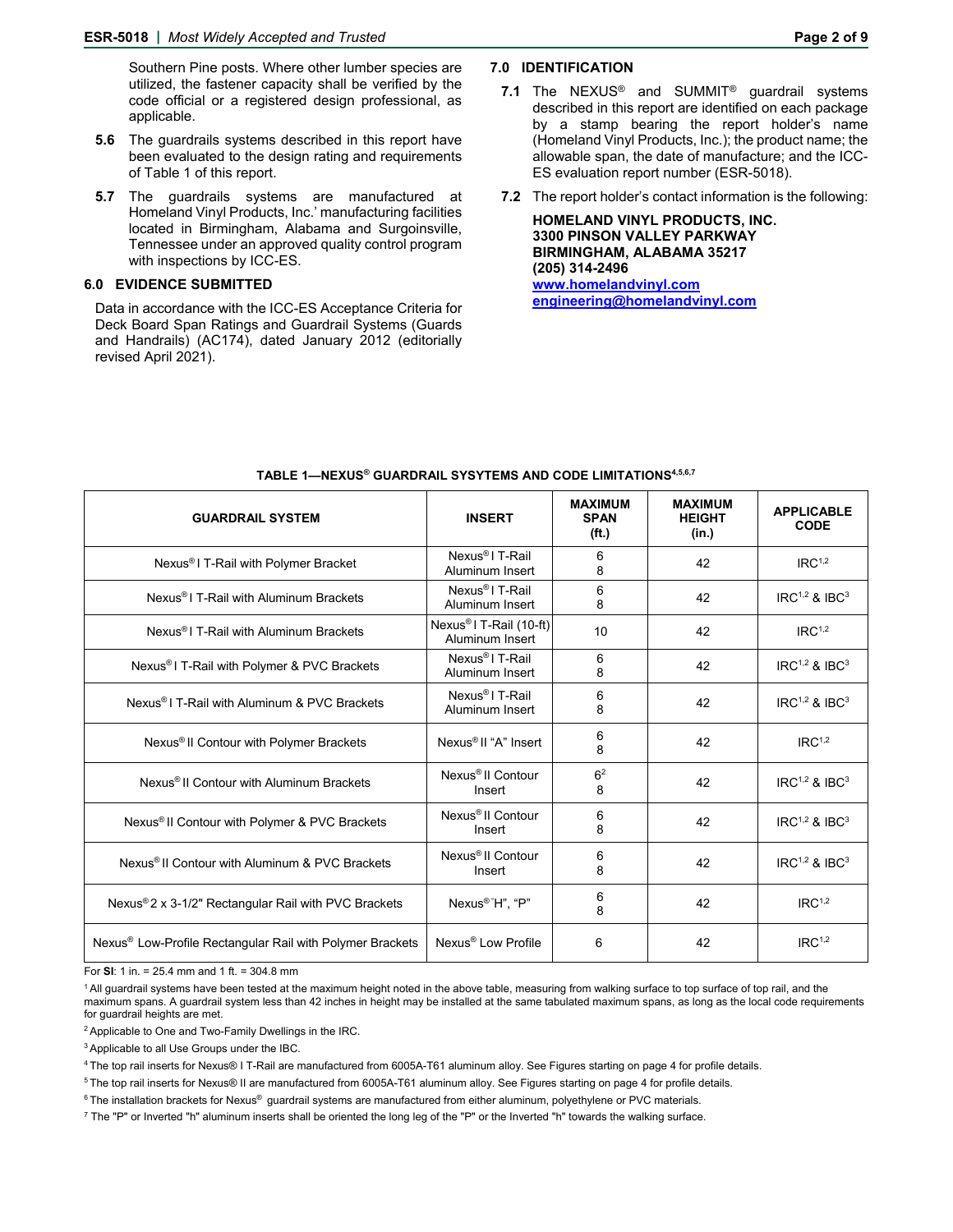| <b>GUARDRAIL</b><br><b>SYSTEM</b>                                       | <b>INSERT</b> | <b>MAXIMUM</b><br><b>SPAN</b><br>(f <sup>t</sup> ) | <b>MAXIMUM</b><br><b>HEIGHT</b><br>(in.) | <b>APPLICABLE</b><br><b>CODE</b>  |
|-------------------------------------------------------------------------|---------------|----------------------------------------------------|------------------------------------------|-----------------------------------|
| Summit <sup>®</sup> $3^{1}/2$ " T-Rail                                  | Inverted "h"  | 6                                                  | 42                                       | IRC <sup>1,2</sup>                |
| Summit <sup>®</sup> 3 <sup>1</sup> / <sub>2</sub> " T-Rail              | H, P          | 6 <sup>8</sup><br>8                                | 42                                       | IRC <sup>1,2</sup>                |
| Summit <sup>®</sup> 3 <sup>1</sup> / <sub>2</sub> " T-Rail              | P             | 10                                                 | 42                                       | IRC <sup>1,2</sup>                |
| Summit <sup>®</sup> 2" x $3^{1}/2$ " Rectangular                        | Inverted "h"  | 6                                                  | 42                                       | IRC <sup>1,2</sup>                |
| Summit <sup>®</sup> 2" x $3^{1}/2$ " Rectangular                        | P             | 6<br>8                                             | 42                                       | $IRC^{1,2}$ & $IBC^3$             |
| Summit <sup>®</sup> 2" x $3^{1}/2$ " Deck-Over                          | Inverted "h"  | 6                                                  | 42                                       | IRC <sup>1,2</sup>                |
| Summit <sup>®</sup> 2" x 3 <sup>1</sup> / <sub>2</sub> " Deck-Over      | P             | 6<br>8                                             | 42                                       | $IRC1,2$ & IBC <sup>3</sup> Codes |
| Summit <sup>®</sup> 3" Contour                                          | Inverted "h"  | 6                                                  | 42                                       | IRC <sup>1,2</sup>                |
| Summit <sup>®</sup> 3" Contour                                          | P             | 6<br>8                                             | 42                                       | $IRC^{1,2}$ & $IBC3$              |
| Summit <sup>®</sup> II 3 <sup>1</sup> / <sub>2</sub> " T-Rail           | H.P           | 6<br>8                                             | 42                                       | $IRC1,2$ & $IBC3$                 |
| Summit <sup>®</sup> II 3 <sup>1</sup> / <sub>2</sub> " T-Rail           | Inverted "h"  | 6<br>8                                             | 42                                       | $IRC^{1,2}$ & $IBC^3$             |
| Summit <sup>®</sup> II 2" x $3^{1}/2$ " Rectangular                     | H, P          | 6<br>8                                             | 42                                       | $IRC1,2$ & $IBC3$                 |
| Summit <sup>®</sup> Il 2" x 3 <sup>1</sup> / <sub>2</sub> " Rectangular | Inverted "h"  | 6<br>8                                             | 42                                       | $IRC^{1,2}$ & $IBC3$              |

**TABLE 2—SUMMIT® GUARDRAIL SYSTEMS AND CODE LIMITATIONS4,5,6,7** 

For **SI**: 1 in. = 25.4 mm and 1 ft. = 304.8 mm

1 All guardrail systems have been tested at the maximum height noted in the above table, measuring from walking surface to top surface of top rail, and the maximum spans. A guardrail system less than 42 inches in height may be installed at the same maximum span as long as the local code requirements for guardrail heights are met.

2 Applicable to One and Two-Family Dwellings in the IRC.

3 Applicable to all Use Groups under the IBC.

4 The top rail inserts for Summit® I T-Rail are manufactured from 6005A-T61 aluminum alloy. See Figures starting on page 4 for profile details.

<sup>5</sup> The top rail inserts for Summit® II are manufactured from 6005A-T61 aluminum alloy. See Figures starting on page 4 for profile details.

<sup>6</sup> The installation brackets for Summit<sup>®</sup> guardrail systems are manufactured from either aluminum, polyethylene or PVC materials.

7 The "P" or Inverted "h" aluminum inserts shall be oriented the long leg of the "P" or the Inverted "h" towards the walking surface.

<sup>8</sup> Uses the "h" insert in the top rail.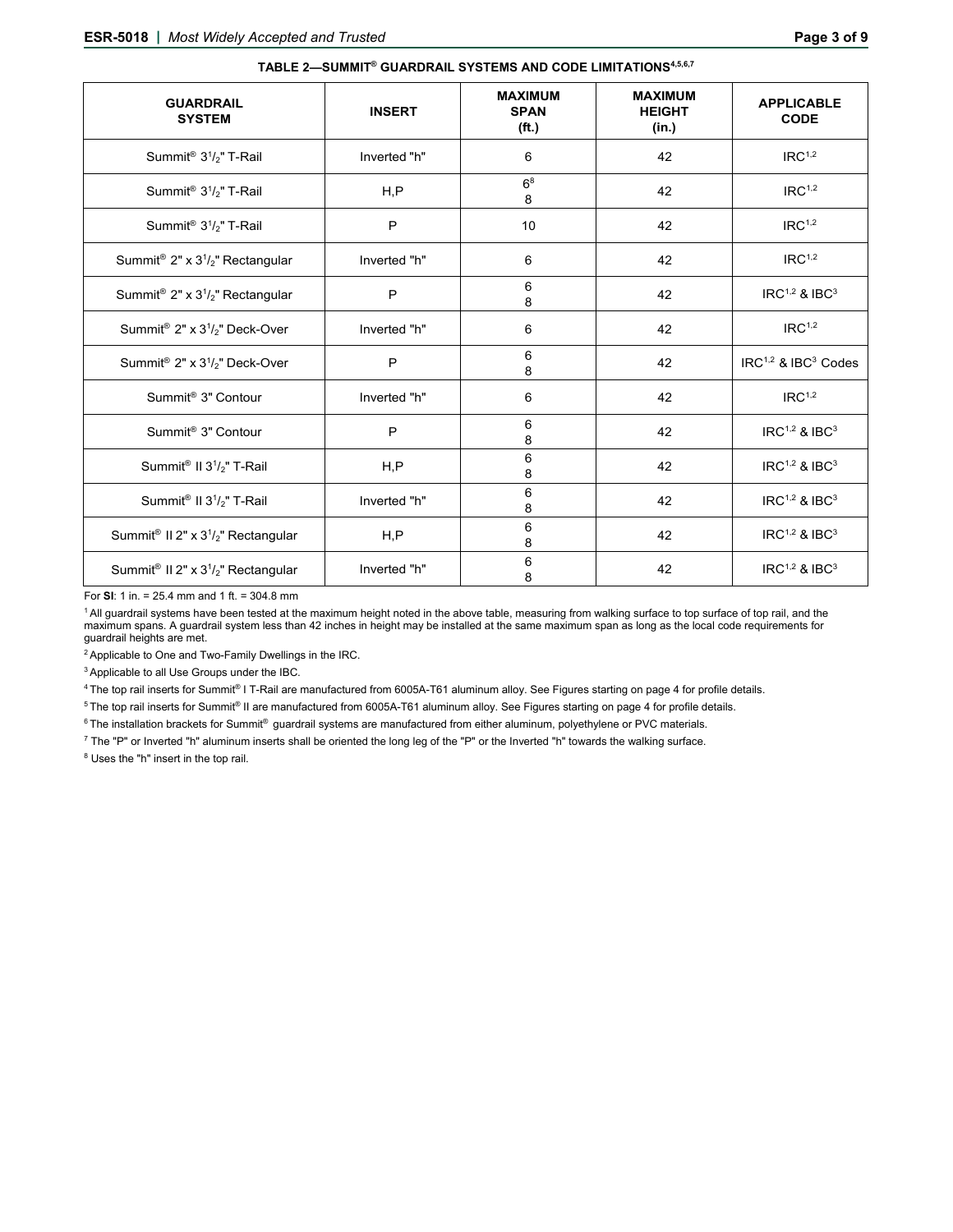## **TABLE 3—GUARDRAIL FASTENING REQUIREMENTS1**

| <b>GUARDRAIL</b><br><b>PROFILE</b>         | <b>CONNECTION</b>                             | <b>BRACKET</b>                       | <b>FASTENER<sup>2</sup></b>                                                                     | <b>QUANTITY</b> |
|--------------------------------------------|-----------------------------------------------|--------------------------------------|-------------------------------------------------------------------------------------------------|-----------------|
| Nexus <sup>®</sup> I<br>T-Rail             | Top/Bottom<br><b>Brackets to Post</b>         |                                      | No. $9 \times 1^{1/2}$ " flat head SS self-drilling screws                                      | 12              |
|                                            | <b>Bracket to Top</b><br>Guardrail            | Nexus <sup>®</sup> Polymer Bracket   | No. $9 \times \frac{7}{8}$ " pan head galvanized steel<br>self-drilling screws                  | 4               |
|                                            | <b>Bracket to Bottom</b><br>Guardrail         |                                      | No. 9 x $\frac{7}{8}$ " pan head galvanized steel<br>self-drilling screws                       | 4               |
|                                            | <b>Top Rail Brackets</b><br>to Post           | Nexus <sup>®</sup> Aluminum Bracket  | No. $9 \times 1^{1/2}$ " flat head SS self-drilling screws                                      | 12              |
| Nexus <sup>®</sup> I<br>T-Rail             | <b>Bottom Rail</b><br><b>Bracket to Post</b>  |                                      | No. 9 x 7/8" pan head galvanized steel<br>self-drilling screws                                  | 4               |
|                                            | <b>Bracket to Top</b><br>Guardrail            |                                      | No. 9 x 7/8" pan head galvanized steel<br>self-drilling screws                                  | 4               |
|                                            | <b>Top Rail Brackets</b><br>to Post           | Nexus <sup>®</sup> Polymer Bracket   | No. 9 x 1 <sup>1</sup> / <sub>2</sub> " flat head SS self-drilling screws                       | 6               |
| Nexus <sup>®</sup> I                       | <b>Bottom Rail</b><br><b>Bracket to Post</b>  | Nexus <sup>®</sup> PVC Level Bracket | No. 9 x 1 <sup>1</sup> / <sub>2</sub> " flat-head SS self-drilling screws                       | 6               |
| T-Rail                                     | Bracket to Top<br>Guardrail                   | Nexus <sup>®</sup> Polymer Bracket   | No. $9 \times \frac{7}{8}$ " pan head galvanized<br>self-drilling screws                        | 4               |
|                                            | <b>Bracket to Bottom</b><br>Guardrail         | Nexus <sup>®</sup> PVC Level Bracket | No. 9 x 7/8" pan head galvanized<br>self-drilling screws                                        | 4               |
|                                            | <b>Top Rail Brackets</b><br>to Post           | Nexus <sup>®</sup> Aluminum Bracket  | No. 9 x 1 <sup>1</sup> / <sub>2</sub> " flat head SS self-drilling screws                       | 6               |
| Nexus <sup>®</sup> I                       | <b>Bottom Rail</b><br><b>Brackets to Post</b> | Nexus® PVC Level Bracket             | No. 9 x 1 <sup>1</sup> / <sub>2</sub> " flat head SS self-drilling screws                       | 6               |
| T-Rail                                     | Bracket to Top<br>Guardrail                   | Nexus <sup>®</sup> Aluminum Bracket  | No. $9 \times \frac{7}{8}$ " pan head galvanized steel<br>self-drilling screws                  | $\overline{2}$  |
|                                            | <b>Bracket to Bottom</b><br>Guardrail         | Nexus <sup>®</sup> PVC Level Bracket | No. 9 x 7/8" pan head galvanized steel<br>self-drilling screws                                  | $\overline{2}$  |
|                                            | Top/Bottom<br><b>Brackets to Post</b>         | Nexus <sup>®</sup> Polymer Bracket   | No. 8 8 x $15/8$ " flat head, square drive<br>Type 17 point SS Screws                           | 12              |
| Nexus <sup>®</sup> II<br>Contour           | <b>Bracket to Top</b><br>Guardrail            |                                      | No. 10 16 $x \frac{3}{4}$ " pan head, No. 2 square drive,<br>self-drilling coated carbon screws | 4               |
|                                            | Bracket to Bottom<br>Guardrail                |                                      | No. 10 16 $x \frac{3}{4}$ " pan head, No. 2 square drive,<br>self-drilling coated carbon screws | 4               |
|                                            | Top/Bottom<br><b>Brackets to Post</b>         | Nexus <sup>®</sup> Aluminum Bracket  | No. $8 \times 1^{5}/8$ " flat head, square drive<br>Type 17 point SS Screws                     | 12              |
| Nexus <sup>®</sup> II<br>Contour           | <b>Bracket to Top</b><br>Guardrail            |                                      | No. 10 16 $x \frac{3}{4}$ " pan head, No. 2 square drive,<br>self-drilling coated carbon screws | 4               |
|                                            | <b>Bracket to Bottom</b><br>Guardrail         |                                      | No. 10 16 $x \frac{3}{4}$ " pan head, No. 2 square drive,<br>self-drilling coated carbon screws | 4               |
|                                            | <b>Top Rail Brackets</b><br>to Post           | Nexus <sup>®</sup> Polymer Bracket   | No. $9 \times 1^{1/2}$ " flat head SS self-drilling screws                                      | 6               |
| Nexus <sup>®</sup> II                      | <b>Bottom Rail</b><br><b>Bracket to Post</b>  | Nexus <sup>®</sup> PVC Level Bracket | No. 9 x 1 <sup>1</sup> / <sub>2</sub> " flat head SS self-drilling screws                       | 6               |
| Contour                                    | Bracket to Top<br>Guardrail                   | Nexus <sup>®</sup> Polymer Bracket   | #9 x 7/8" pan-head galvanized steel self-drilling<br>screws                                     | 4               |
|                                            | <b>Bracket to Bottom</b><br>Guardrail         | Nexus <sup>®</sup> PVC Level Bracket | #9 x 7/8" pan-head galvanized steel self-drilling<br>screws                                     | 4               |
|                                            | <b>Top Rail Brackets</b><br>to Post           | Nexus <sup>®</sup> Aluminum Bracket  | No. 9 x 1 <sup>1</sup> / <sub>2</sub> " flat head SS self-drilling screws                       | 6               |
| Nexus <sup>®</sup> II                      | <b>Bottom Rail</b><br><b>Bracket to Post</b>  | Nexus <sup>®</sup> PVC Level Bracket | No. $9 \times 1^{1}/2$ " flat head SS self-drilling screws                                      | 6               |
| Contour                                    | Bracket to Top<br>Guardrail                   | Nexus <sup>®</sup> Aluminum Bracket  | #9 x 7/8" pan-head galvanized steel self-drilling<br>screws                                     | 4               |
|                                            | <b>Bracket to Bottom</b><br>Guardrail         | Nexus <sup>®</sup> PVC Level Bracket | #9 x 7/8" pan-head galvanized steel self-drilling<br>screws                                     | 4               |
|                                            | Top/Bottom Rail<br><b>Bracket to Post</b>     | Nexus <sup>®</sup> PVC Level Bracket | No. $9 \times 1^{1/2}$ " flat head SS self-drilling screws                                      | 12              |
| Nexus <sup>®</sup><br>$2 \times 3^{1}/2$ " | <b>Bracket to Top</b><br>Guardrail            |                                      | No. 10 $x \frac{3}{4}$ " pan-head galvanized steel<br>self-drilling screws                      | 4               |
|                                            | <b>Bracket to Bottom</b><br>Guardrail         |                                      | No. 10 x $\frac{3}{4}$ " pan-head galvanized steel<br>self-drilling screws                      | 4               |
|                                            | Top/Bottom<br><b>Brackets to Post</b>         |                                      | No. $8 \times 1^{5}/_{8}$ " flat head, square drive<br>Type 17 point SS Screws                  | 12              |
| Nexus <sup>®</sup><br>Low Profile          | Bracket to Top<br>Guardrail                   | Nexus <sup>®</sup> Polymer Bracket   | No. 10 16 $x \frac{3}{4}$ " pan head, No. 2 square drive,<br>self-drilling coated carbon screws | 4               |
|                                            | <b>Bracket to Bottom</b><br>Guardrail         |                                      | No. 10 16 $x \frac{3}{4}$ " pan head, No. 2 square drive,<br>self-drilling coated carbon screws | 4               |

For **SI**: 1 in. = 25.4 mm

<sup>1</sup> Mechanical fasteners are not required to install the crush blocks underneath the bottom rails.

2 SS is for Stainless Steel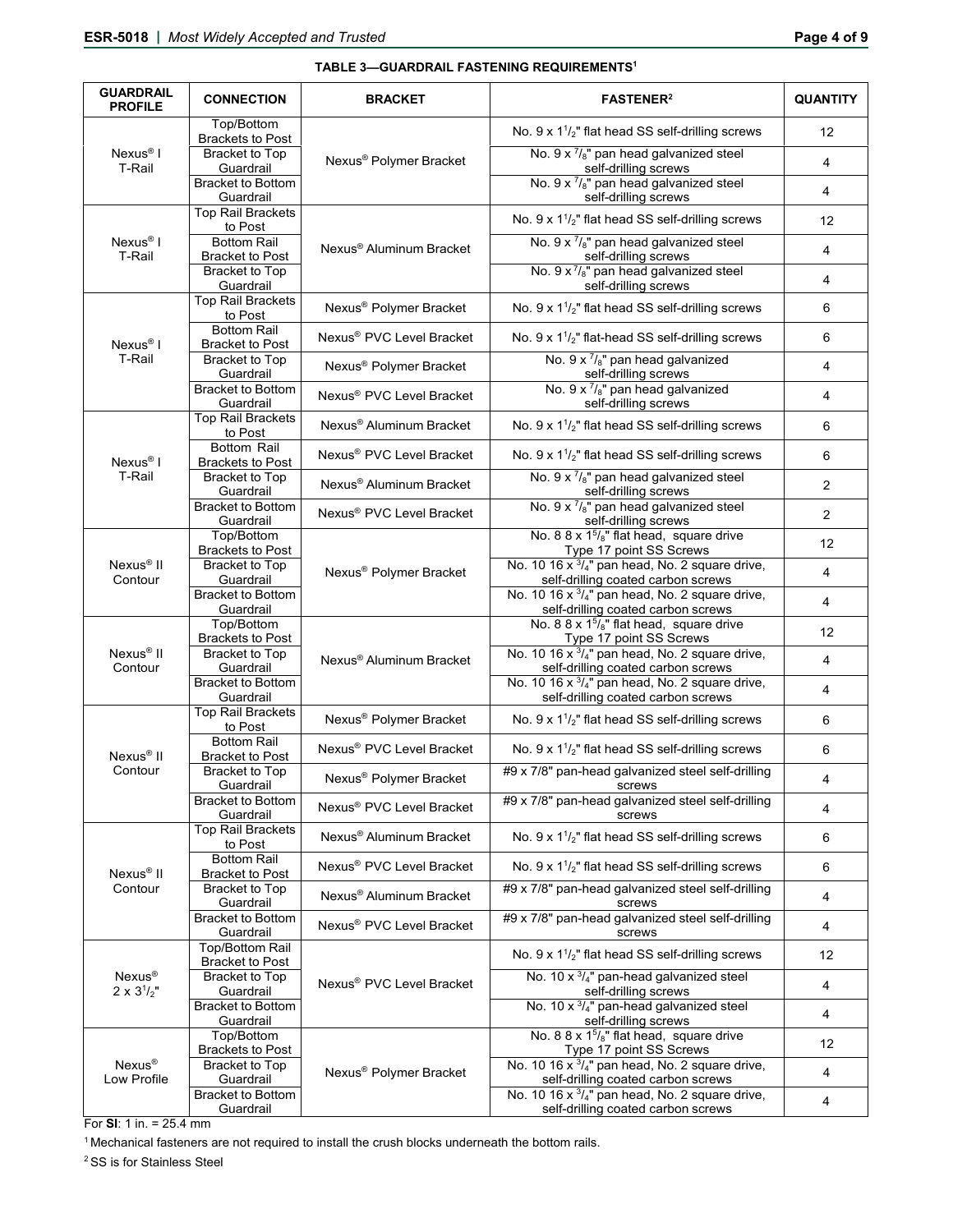| <b>GUARDRAIL</b><br><b>PROFILE</b>                               | <b>CONNECTION</b>                           | <b>BRACKET</b>                                                      | <b>FASTENER<sup>2</sup></b>                                                                 | <b>QUANTITY</b> |
|------------------------------------------------------------------|---------------------------------------------|---------------------------------------------------------------------|---------------------------------------------------------------------------------------------|-----------------|
| Summit®<br>T-Rail                                                | Top Rail Brackets to<br>Post                |                                                                     | No. 9 x 1 <sup>1</sup> / <sub>2</sub> " SS, pan head, square drive,<br>self-drilling screws | 12              |
|                                                                  | Rail Bracket to Rail                        | Summit <sup>®</sup> T-Rail Bracket                                  | No. 10 $x^3/4$ " pan-head, square drive,<br>self-starting screws                            | 4               |
|                                                                  | <b>Bracket to Top</b><br>Guardrail          | Summit® 2" x $3^{1}/2$ " Bracket                                    | No. $9 \times 1^{1/2}$ " SS, pan head, square drive,<br>self-drilling screws                | 8               |
|                                                                  | <b>Bracket to Bottom</b><br>Guardrail       |                                                                     | No. 10 $x^3/4$ " pan-head, square drive,<br>self-starting screws                            | 4               |
| Summit <sup>®</sup><br>$2 \times 3^{1/2}$ "                      | Top/Bottom Rail<br><b>Bracket to Post</b>   | Summit® 2" x 3 <sup>1</sup> / <sub>2</sub> " Bracket                | No. 9 x 1 <sup>1</sup> / <sub>2</sub> " SS, pan head, square drive,<br>self-drilling screws | 16              |
|                                                                  | Rail Bracket to Rail                        |                                                                     | No. 10 $x \frac{3}{4}$ " pan-head, square drive,<br>self-starting screws                    | 8               |
|                                                                  | Top Rail Bracket to<br>Post                 | Summit <sup>®</sup> Contour Rail Bracket                            | No. $9 \times 1^{1/2}$ " flat head SS self-drilling screws                                  | 12              |
| Summit®                                                          | Rail Bracket to Rail                        |                                                                     | No. 10 $x^3/4$ " pan-head, square-drive,<br>self-starting screws                            | 4               |
| Contour                                                          | <b>Bottom Rail Bracket</b><br>to Post       | Summit® 2" x 3 <sup>1</sup> / <sub>2</sub> " Bracket                | No. $9 \times 1^{1/2}$ " flat head SS self-drilling screws                                  | 8               |
|                                                                  | Rail Bracket to Rail                        |                                                                     | No. 10 $x$ $\frac{3}{4}$ " pan-head, square-drive,<br>self-starting screws                  | 4               |
| Summit®<br>Deck-Over                                             | Top Rail Bracket to<br>Post                 | Summit® Deck-Over Bracket                                           | No. 9 x 11/2" flat head SS self-drilling screws                                             | 12              |
|                                                                  | Rail Bracket to Rail                        |                                                                     | No. 10 $x \frac{3}{4}$ " pan-head, square-drive,<br>self-drilling screws                    | 4               |
|                                                                  | <b>Bottom Rail Bracket</b><br>to Post       | Summit® 2" x $3^{1}/2$ " Bracket                                    | No. 9 x 1 <sup>1</sup> / <sub>2</sub> " pan-head SS self-drilling screws                    | 8               |
|                                                                  | <b>Bracket to Bottom</b><br>Guardrail       |                                                                     | #10 x 3/4" pan-head, SS self-drilling screws                                                | 4               |
| Post<br>Summit <sup>®</sup> II<br>T-Rail<br>to Post<br>Guardrail | Top Rail Bracket to                         | Summit® II T-Rail Bracket                                           | No. $9 \times 1^{1}/2$ " pan-head SS thread cutting screws<br>(for use in wood)             | 12              |
|                                                                  | Rail Bracket to Rail                        |                                                                     | No. 10 x 1" pan-head galvanized steel<br>self-drilling screws                               | 4               |
|                                                                  | <b>Bottom Rail Bracket</b>                  |                                                                     | No. $9 \times 1^{1}/2$ " pan-head SS thread cutting screws<br>(for use in wood)             | 8               |
|                                                                  | <b>Bracket to Bottom</b>                    | Summit <sup>®</sup> II 2" x 3 <sup>1</sup> / <sub>2</sub> " Bracket | No. 10 x $\frac{3}{4}$ " pan-head galvanized steel<br>self-drilling screws                  | 4               |
| Summit <sup>®</sup> II<br>$2 \times 3^{1}/2$ "                   | Top/ Bottom Rail<br><b>Brackets to Post</b> |                                                                     | No. $9 \times 1^{1/2}$ " flat head SS self-drilling screws                                  | 16              |
|                                                                  | Rail Bracket to Rail                        | Summit® II 2" x 3 <sup>1</sup> / <sub>2</sub> " Bracket             | No. 10 $x \frac{3}{4}$ " pan-head galvanized steel<br>self-drilling screws                  | 8               |

For **SI**: 1 in. = 25.4 mm

<sup>1</sup> Mechanical fasteners are not required to install the crush blocks underneath the bottom rails.

2 SS is for Stainless Steel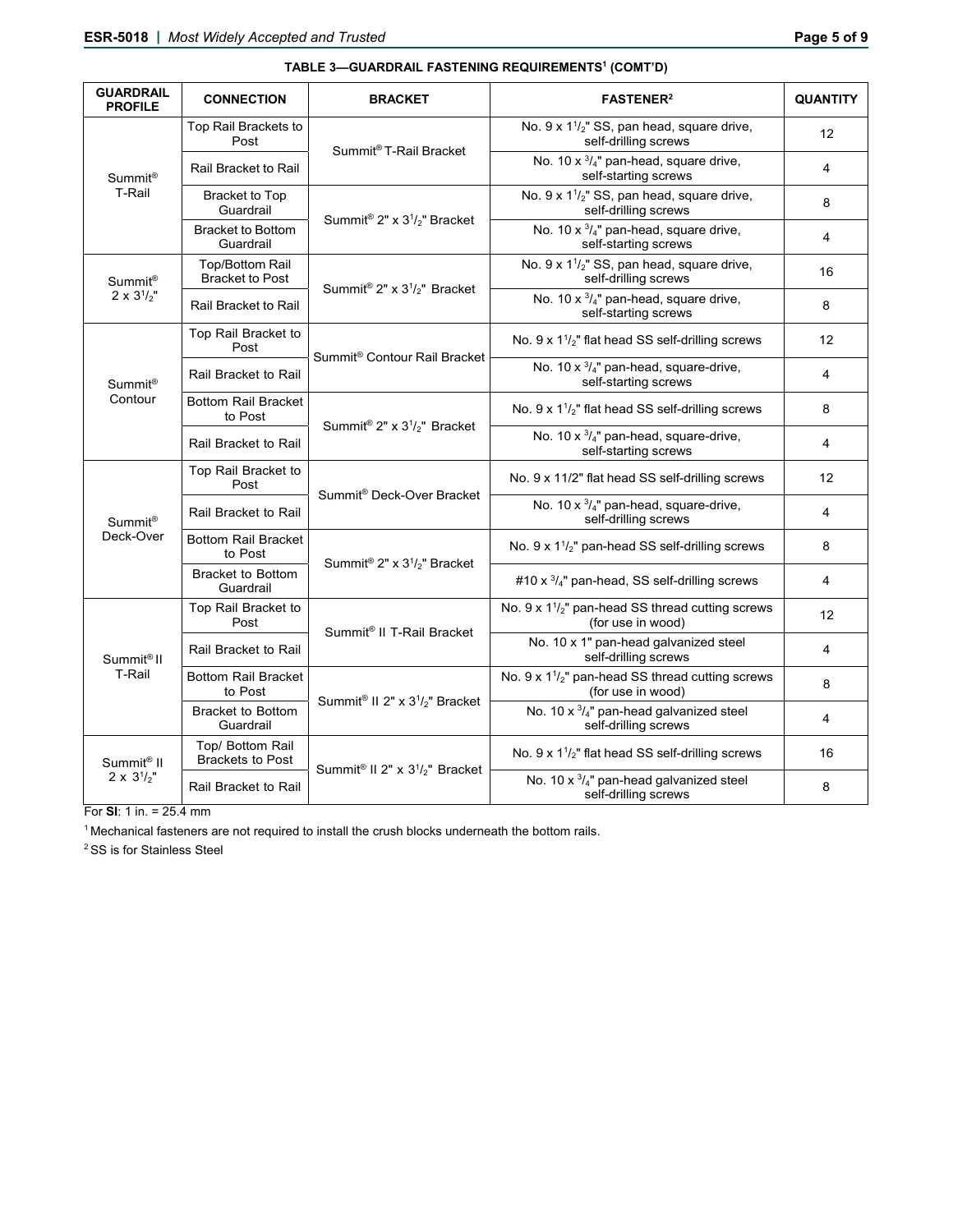





**SUMMIT® GUARDRAIL SYSTEMS** 



**SUMMIT® II GUARDRAIL SYSTEMS** 

# **FIGURE 1—COLORES FOR NEXUS® AND SUMMIT® GUARDRAIL SYSTEMS**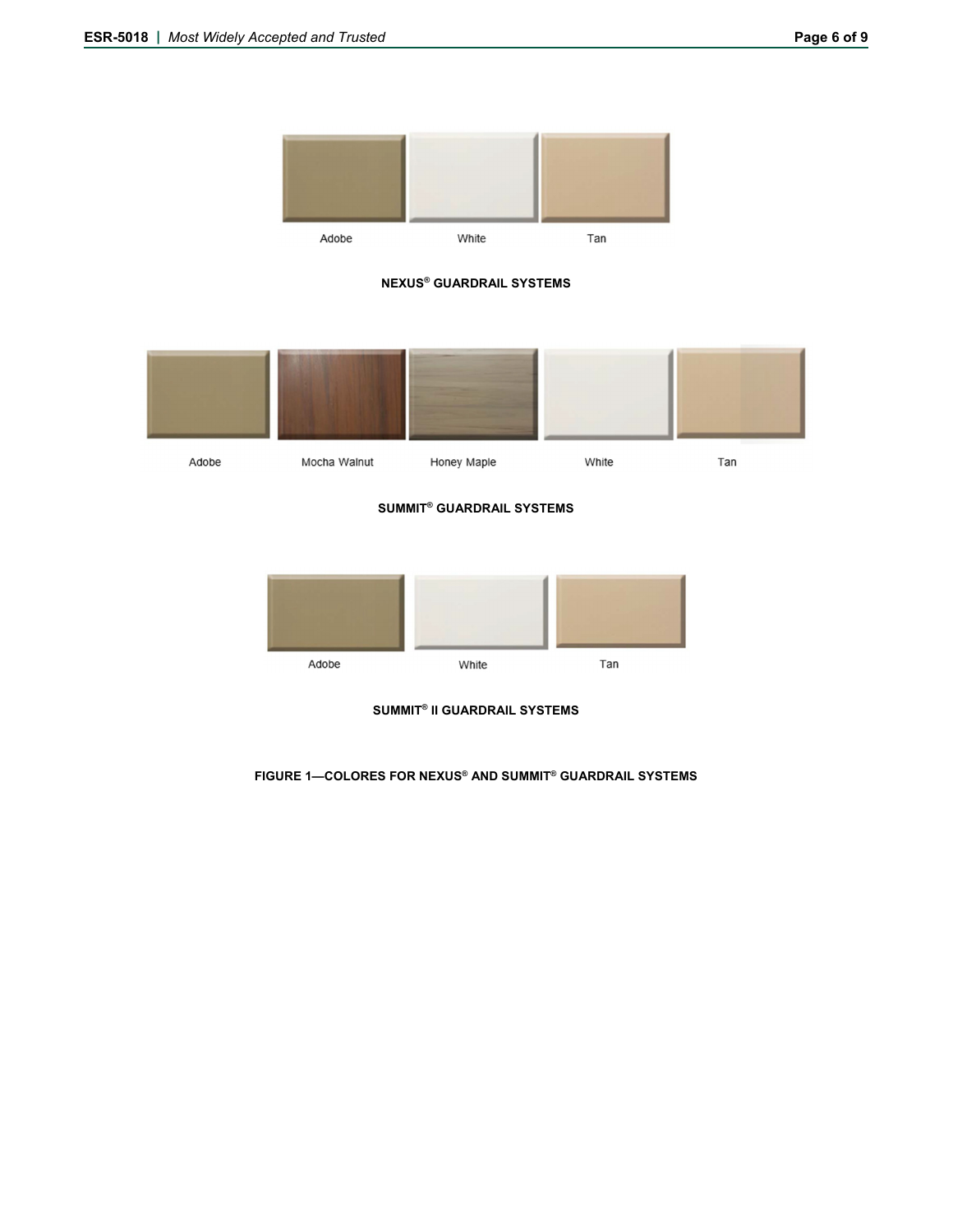



 $-18$ 

5  $1.37<sup>t</sup>$ 

 $\dot{5}$ 

Nexus® Aluminum Bracket (Top/Bottom Rail)

1.375

2.830

1.55

 $2.33"$ 

O)

(O)

Nexus® I T-Rail (Top Rail) Nexus® lI Contour Rail





F42S 1-1/2" x 1-1/2" Co-Ex Std Picket F43C 1-3/8" x 1-3/8" Co-Ex Std Picket 3/4" Round Aluminum Baluster



Nexus® I T-Rail Aluminum Insert (Top Rail) Nexus® I T-Rail Aluminum Insert (Top Rail)



Nexus® II "A" Aluminum Insert (IRC Only)

Nexus® Low-Profile Aluminum Insert

1.55

 $2.045 -$ 

Nexus® 2" x 3-1/2" "P" Aluminum Insert

 $-1.73$ 

 $3.15 -$ 

Nexus® 2" x 3-1/2" "H" Aluminum Insert





Nexus® Low Profile (Top/Bottom Rail)



Nexus® 2" x 3-1/2" Rectangular Rail (Top/Bottom Rail)



Nexus® 2" x 3-/12" PVC Level Bracket (Top/Bottom Rail)





Nexus<sup>®</sup> II Contour Aluminum Insert (Top Rail)

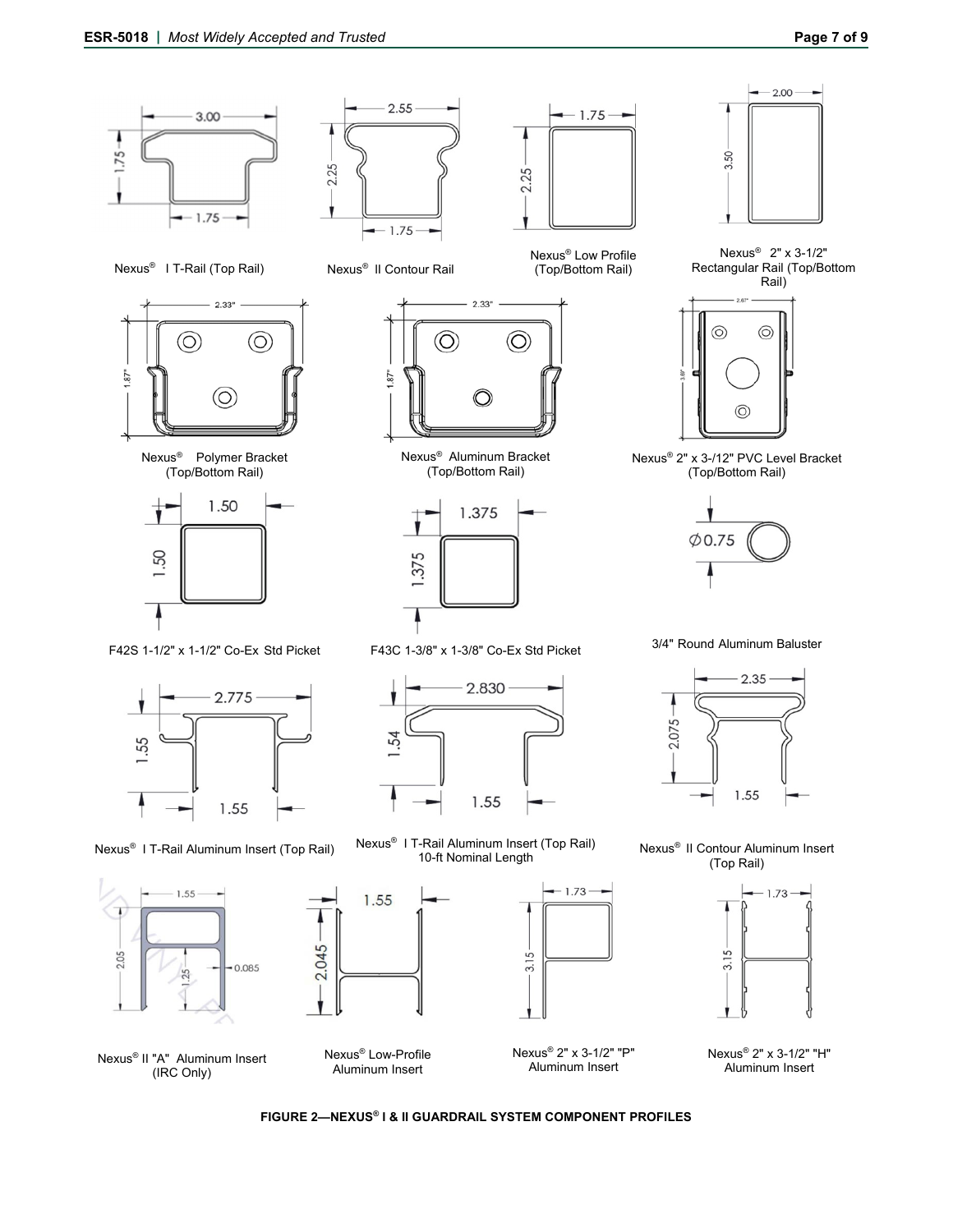

**FIGURE 3—SUMMIT® GUARDRAIL SYSTEM COMPONENT PROFILES**